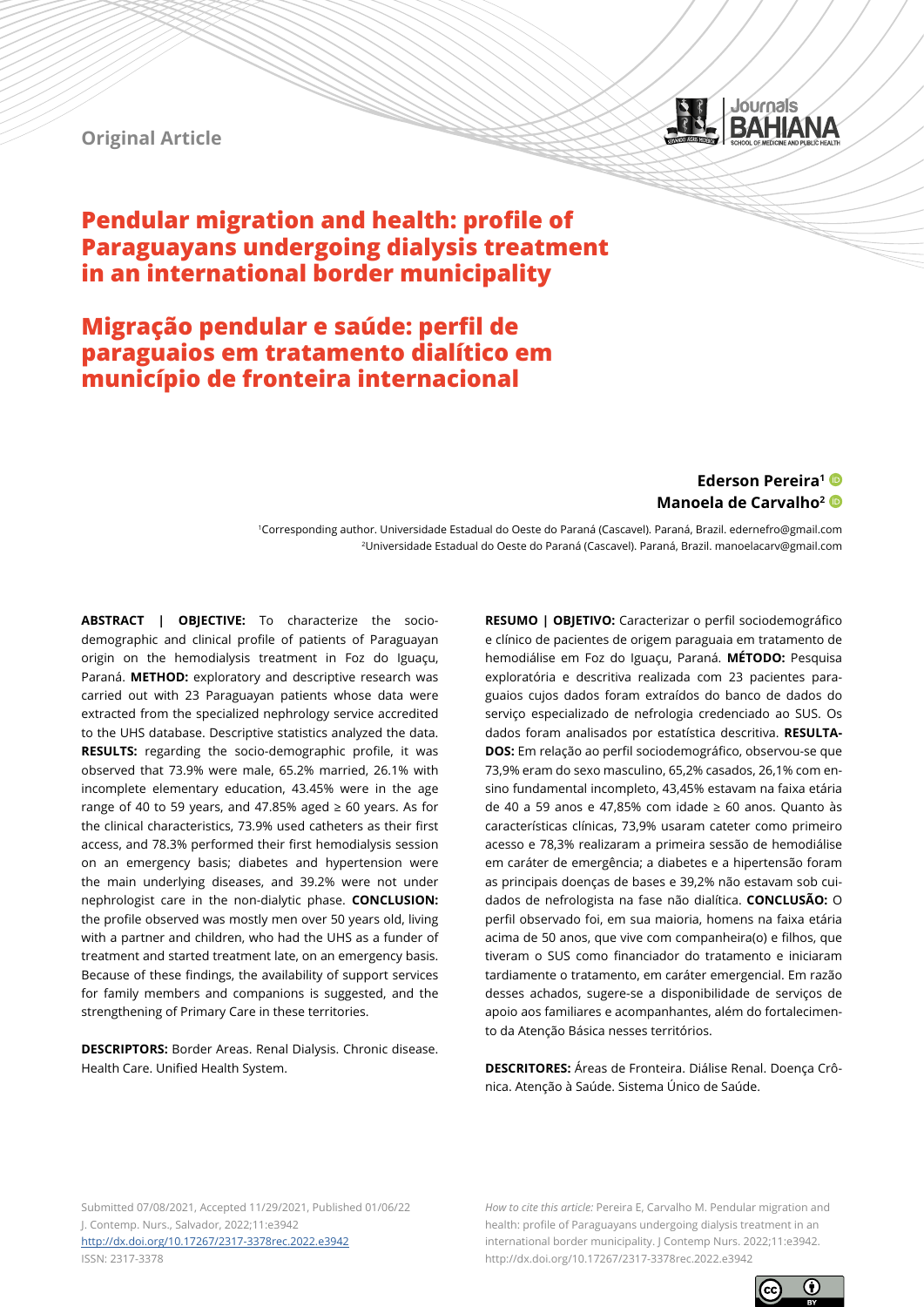## **Introduction**

The increased prevalence of chronic kidney disease (CKD) and its repercussions on the morbidity and mortality of those affected has become a worldwide public health problem. $1$  In several countries, there is an estimated prevalence of 8% to 16% of people with some degree of impaired renal function, constituting in the future a large group of individuals who will require renal replacement therapy (RRT) if this dysfunction progresses, evolving to the final stages of CKD[.2](#page-7-1)

Border regions constitute an analytical and spatial cutout of multiple social, political, economic, and cultural realities and can become a space of transcultural and identity conflicts. In these spaces, the local and the international articulate and establish their own dynamics, built by the border people, making the border a differentiated form of territorial organization in the capitalist order, also recreating other regional aspects. Bilateral or multilateral territorial planning policies have repercussions on the population flows in these regions because there are no territories without subjects and, therefore, every territory is made through social subjects.<sup>[3](#page-7-2)</sup>

With the approval of Federal Law No. 13,445 in 2017, border residents are guaranteed the same health care in the Unified Health System (UHS) that Brazilians have. Border residents are people who live in neighboring countries, in an area of strong social, economic, political, and cultural interaction with Brazilians, but they are not considered migrants; because they do not cross the border from one country to another to settle in the other country, since they keep their habitual residences in their country of origin.[4](#page-7-3)

Pendular migration can be defined as daily movements of border residents between their place of residence and places of work or study, especially when this mobility implies living in a certain municipality and working or studying in another, without a definitive change of place of residence. This type of mobility also occurs in border regions to seek health care, influencing the planning of services and actions, since adherence to treatment and the prognosis of patients in commuting are impacted by delayed diagnosis and reduced access.[5](#page-7-4)[-6](#page-7-5)

In the UHS, this pendular mobility for health care is legally provided for in Federal Law No. 8,080 of 1990 when it emphasizes the regionalized organization of the system, providing that municipalities establish mechanisms such as inter-municipal consortia to offer joint actions and services. More recently, Decree No. 7508 of 2011 regulates the roles of the federal entities in the regions and health networks and defines a health region as a continuous geographic space consisting of groups of adjacent municipalities, delimited by cultural, economic, and social identities and shared communication networks and transportation infrastructure, to integrate the organization, planning, and execution of health actions  $\frac{7}{2}$ 

However, commuting for public health services becomes more complex when international mobility is considered when two countries border each other, and social and economic disparities determine differences in the supply and quality of health services. $8$ This is the case of the triple border between Brazil, Paraguay, and Argentina, where the municipality of Foz do Iguaçu has a daily population flow that exceeds the population base on which the transfer of funds to the municipal system is calculated, which implies financial difficulties for the maintenance of health services and the establishment of barriers to the access of non-resident border residents to these services.<sup>5</sup>

It is understood that the problem of underfunding the UHS does not result from the assistance to nonnational border residents in these municipalities since the lack of financial resources for the UHS is not observed only in border municipalities. However, this condition motivates municipal administrations to provide health care to foreigners in urgent, emergency, and primary care but restricts access of non-national border residents to specialized services of greater complexity. $5.9 - 10$  $5.9 - 10$  $5.9 - 10$  $5.9 - 10$  Even so, many nonnational border residents can access highly complex assistance by the UHS in border municipalities for chronic diseases, such as hemodialysis.

Foz do Iguaçu has registered a significant increase in the floating population composed of migrants, tourists, and students from Brazil and abroad who seek care in the Brazilian public health system. $11$  It is estimated that in Paraguay, there are 176 dialysis patients per million inhabitants, being one of the

J. Contemp. Nurs., Salvador, 2022;11:e3942 <http://dx.doi.org/10.17267/2317-3378rec.2022.e3942>| ISSN: 2317-3378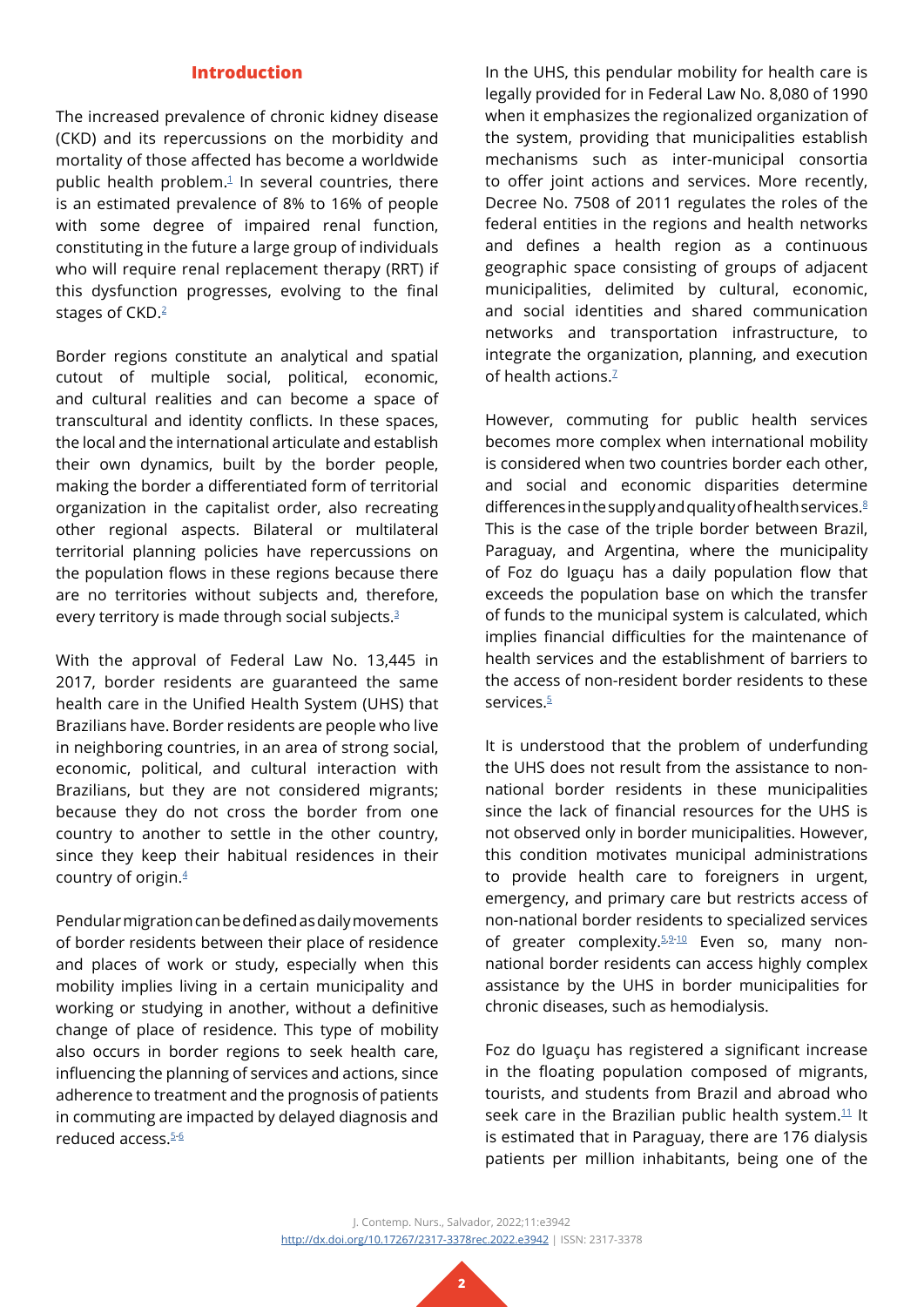countries with the lowest coverage of this service, with only 1,184 patients with Chronic Kidney Failure (CKF) receiving hemodialysis treatment in the whole country.<sup>[12](#page-7-11)</sup>

Unlike the Brazilian health system, which assumes the universality of access and completeness of care, ensuring dialysis treatment, even if offered in private services, the Paraguayan health system is subdivided into public, with low coverage, and private, whose medical and welfare services represent 21.6% of the coverage of assistance. Therefore, the Paraguayan health system has a high segmentation of service providers and does not guarantee full coverage in treating people with CKF.<sup>[13](#page-7-12)</sup>

In this scenario, where the difficulties encountered by Paraguayan patients for treatment in their country of origin favor the search for services in Brazil, this study aimed to characterize the socio-demographic and clinical profile of Paraguayan patients undergoing hemodialysis treatment in a reference service for nephrology in Foz do Iguaçu, Paraná.

The study population was all patients of Paraguayan nationality (n=23) registered as active in the service on dialysis treatment. Data collection occurred in February and April 2018.

Data related to the socio-demographic profile (gender, age, marital status, who lives with, presence of children, education, employment status, health insurance) and clinical profile (start of treatment, location of the first session, type of access at first session, underlying diseases, access to nephrologist) were collected from electronic medical records using the NephroSys Program. Such information is available at the research locus, including clinical evolution, demographic, and socioeconomic data.

The data was organized in Excel spreadsheets and later analyzed using descriptive statistics and presented in tables. The Human Research Ethics Committee approved this study.

## **Results**

## **Method**

Descriptive research with a quantitative approach carried out in a private dialysis service affiliated to the Unified Health System (UHS), reference in high complexity for nephrology, located in Foz do Iguaçu, a Brazilian municipality, belonging to the state of Paraná, bordering Argentina and Paraguay.

The service referenced as the locus of the study started its activities in 1988, offering renal replacement therapy (RRT), hemodialysis, peritoneal dialysis, and clinical outpatient care for patients in conservative treatment and kidney transplant patients. In January 2018, this service served 269 patients on hemodialysis and 23 patients on peritoneal dialysis, totaling 292 patients on dialysis treatment, and of these, 23 (8%) individuals were of Paraguayan nationality were performing hemodialysis.

Table 1 characterizes the patients according to gender, marital status, presence of children with whom they live, and education. Among the Paraguayans in treatment, it stands out that 73.90% (n=17) are men, 87.3% (n=18) are over 50 years old, 69.56% (n=16) have and live with a partner, most have children (78.30%), but 56.5% (n=13) live with children.

The employment relationship, important information for the construction of indicators about the social determination of the health-disease process and the relationship between work and illness, was not recorded in the medical records of 87.10% (n=20) of patients. As for the commute from home to the nephrology clinic, 34.8% (n=08) use their own car, and 26.0% (n=06) use public transportation to get to the dialysis unit. UHS was the main funder of treatment for 82.6% (n=19) of Paraguayan patients, as presented in table 1.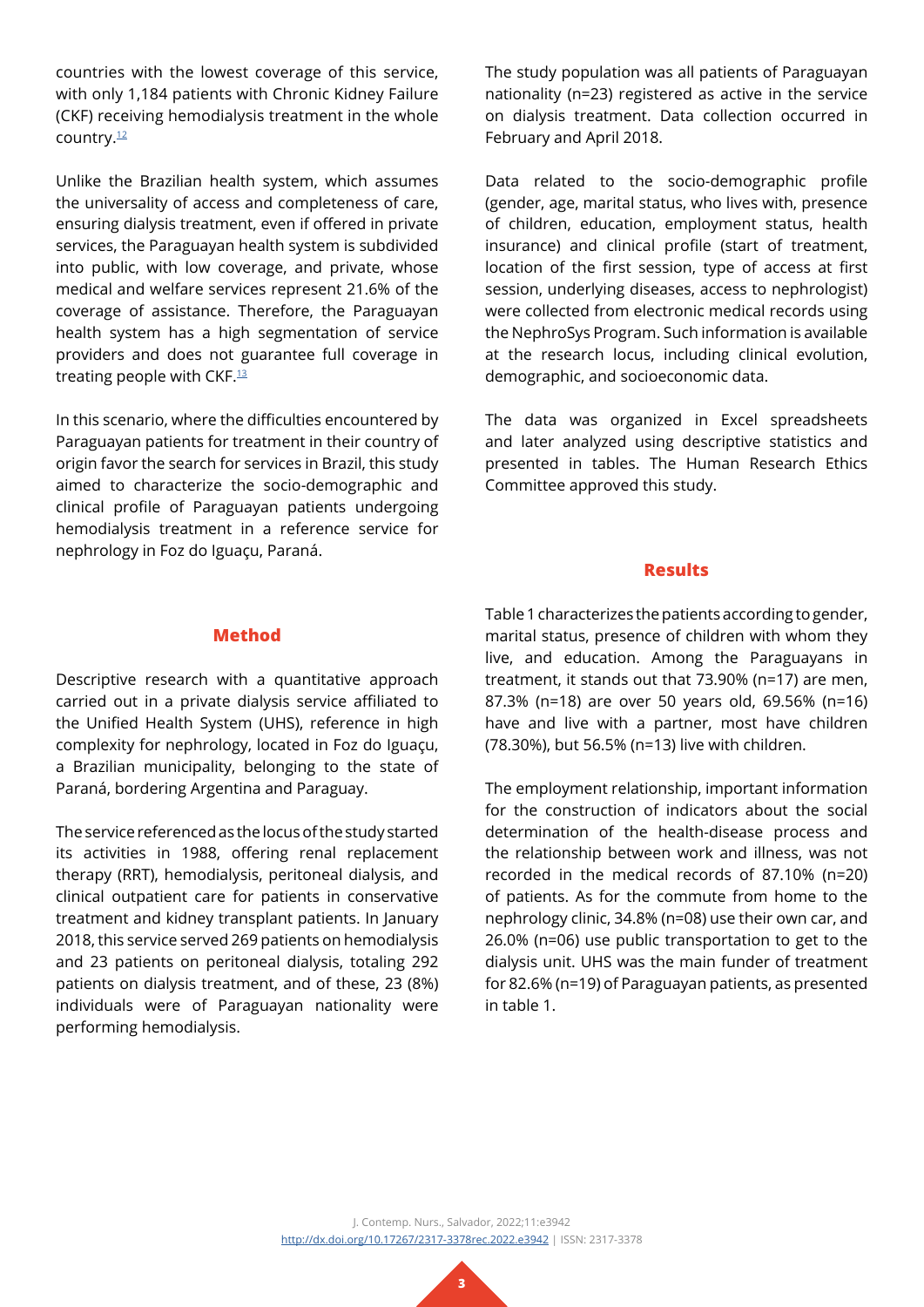**Table 1.** Socio-demographic characterization of Paraguayan patients on dialysis treatment. Foz do Iguaçu, PR, Brazil, 2018. (N=23)

| <b>Variables</b>                         | n  | %     |
|------------------------------------------|----|-------|
| Sex                                      |    |       |
| Male                                     | 17 | 73.90 |
| Female                                   | 06 | 26.10 |
| Age group (years)                        |    |       |
| 30-39 years                              | 02 | 8.70  |
| 40-49 years                              | 03 | 13.00 |
| 50-59 years                              | 07 | 30.45 |
| $\geq 60$ years                          | 11 | 47.85 |
| <b>Marital status</b>                    |    |       |
| No partner - single, divorced, widowed   | 06 | 26.10 |
| With partner - married, consensual union | 16 | 69.56 |
| No information                           | 01 | 4.35  |
| Children                                 |    |       |
| Yes                                      | 18 | 78.30 |
| No                                       | 04 | 17.40 |
| No information                           | 01 | 4.30  |
| Living in the same household             |    |       |
| Parents                                  | 01 | 4.30  |
| Children                                 | 13 | 56.50 |
| Husband/Wife                             | 16 | 69.56 |
| Alone                                    | 01 | 4.30  |
| <b>Education</b>                         |    |       |
| Incomplete Primary Education             | 06 | 26.10 |
| Complete Higher Education                | 01 | 4.30  |
| No information                           | 16 | 69.60 |
| <b>Employment Relationship</b>           |    |       |
| Employed                                 | 01 | 4.30  |
| Autonomous                               | 01 | 4.30  |
| Retired                                  | 01 | 4.30  |
| No record                                | 20 | 87.10 |
| <b>Travel to the clinic</b>              |    |       |
| Urban public transportation              | 04 | 17.40 |
| Inter-municipal public transportation    | 02 | 8.70  |
| Own car                                  | 08 | 34.80 |
| Carpooling                               | 03 | 13.00 |
| No record                                | 06 | 26.10 |
| <b>Type of Health Insurance</b>          |    |       |
| UHS                                      | 19 | 82.60 |
| Private                                  | 04 | 17.40 |

Source: NephroSys Information System, 2018.

J. Contemp. Nurs., Salvador, 2022;11:e3942 <http://dx.doi.org/10.17267/2317-3378rec.2022.e3942>| ISSN: 2317-3378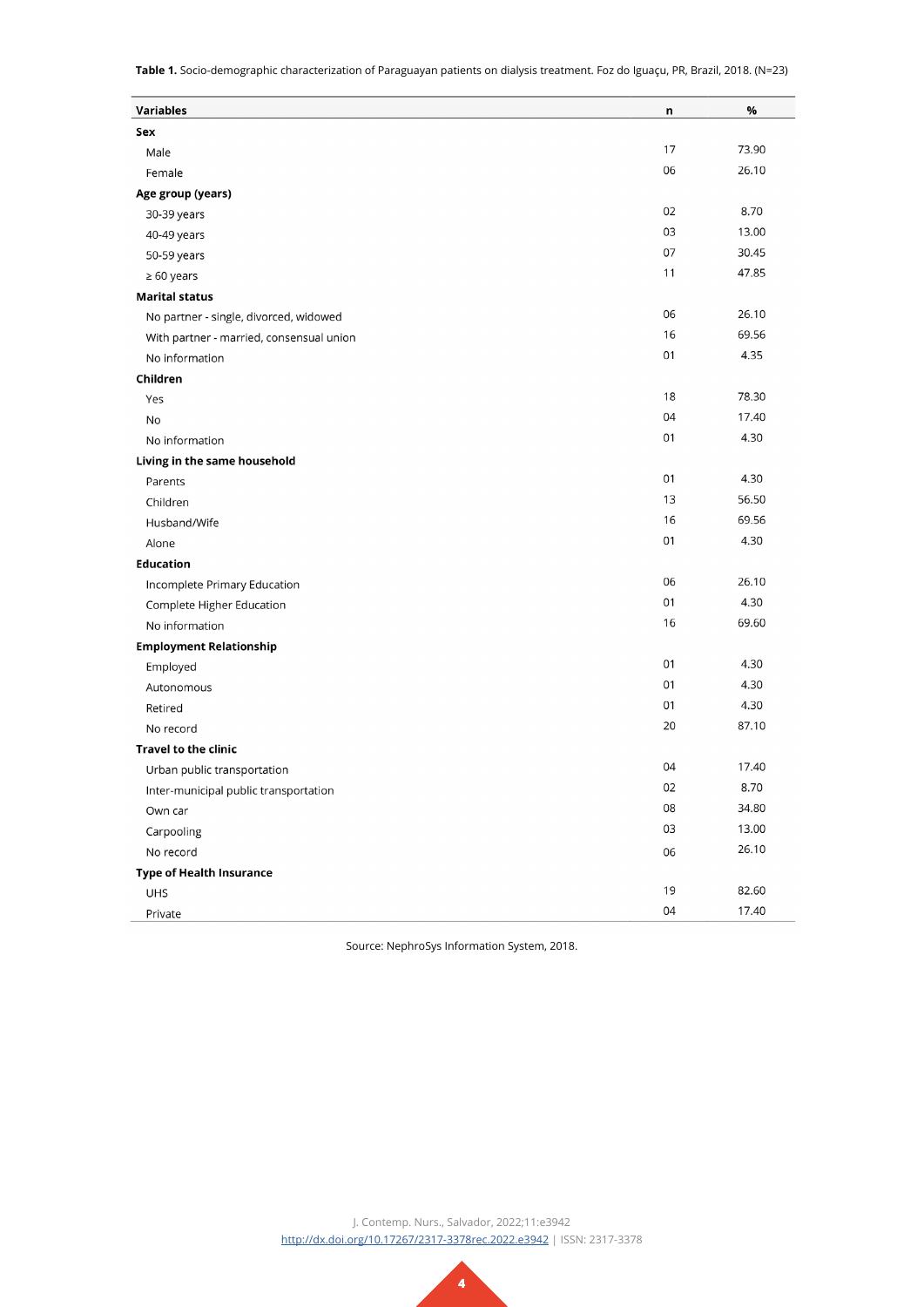Regarding the clinical characterization, about the place of the first hemodialysis session, it was found that 56.5% (n=13) of Paraguayan patients started hemodialysis treatment at the hemodialysis clinic. Concerning the first type of vascular access, the arteriovenous fistula was observed for 17.4% (n=04) and that 91.3% (n=21) started the dialysis treatment at more than 40 years of age and also that 60.90%% (n=14) had 1 to 4 years of treatment. The use of catheters as the first access occurred in 73.9% (n=17) of patients. The study identified that 78.3% (n=18) had their first hemodialysis session on an emergency basis. The two main underlying diseases were diabetes mellitus in 73.9% (n=17) and hypertension in 65.2% (n=15). Before starting hemodialysis treatment, 39.2% (n=09) of them were not under nephrologist care (Table 2).

| <b>Variables</b>                            | N  | %     |
|---------------------------------------------|----|-------|
| Place of the first hemodialysis session     |    |       |
| Hemodialysis clinic                         | 13 | 56.50 |
| Hospital                                    | 08 | 34.80 |
| No information                              | 02 | 8.70  |
| Age group when treatment started            |    |       |
| 30-39 years                                 | 05 | 21.70 |
| 40-49 years                                 | 02 | 8.70  |
| 50-59 years                                 | 10 | 43.50 |
| $\geq 60$ years                             | 06 | 26.10 |
| <b>Time in treatment</b>                    |    |       |
| <1 year                                     | 02 | 8.70  |
| 1 a 4 years                                 | 14 | 60.90 |
| $\geq$ 5 years                              | 07 | 30.43 |
| <b>First type of access</b>                 |    |       |
| Arteriovenous Fistula                       | 04 | 17.40 |
| Catheter                                    | 17 | 73.90 |
| No information                              | 02 | 8.70  |
| Character of the first hemodialysis session |    |       |
| Elective                                    | 03 | 13.00 |
| Emergency                                   | 18 | 78.30 |
| No information                              | 02 | 8.70  |
| <b>Base illness</b>                         |    |       |
| Arterial Hypertension                       | 15 | 65.20 |
| <b>Diabetes Mellitus</b>                    | 17 | 73.90 |
| Cardiovascular Disease                      | 04 | 17.40 |
| Under nephrologist care                     |    |       |
| No                                          | 09 | 39.20 |
| Yes - less than 6 months ago                | 02 | 8.70  |
| Yes - between 06 and 12 months              | 08 | 34.80 |
| Yes - more than 12 months ago               | 03 | 13.00 |
| No information                              | 01 | 4.30  |

**Table 2.** Clinical and treatment characterization of Paraguayan patients on hemodialysis treatment. Foz do Iguaçu, PR, Brazil, 2018. (N=23)

Source: NephroSys Information System, 2018.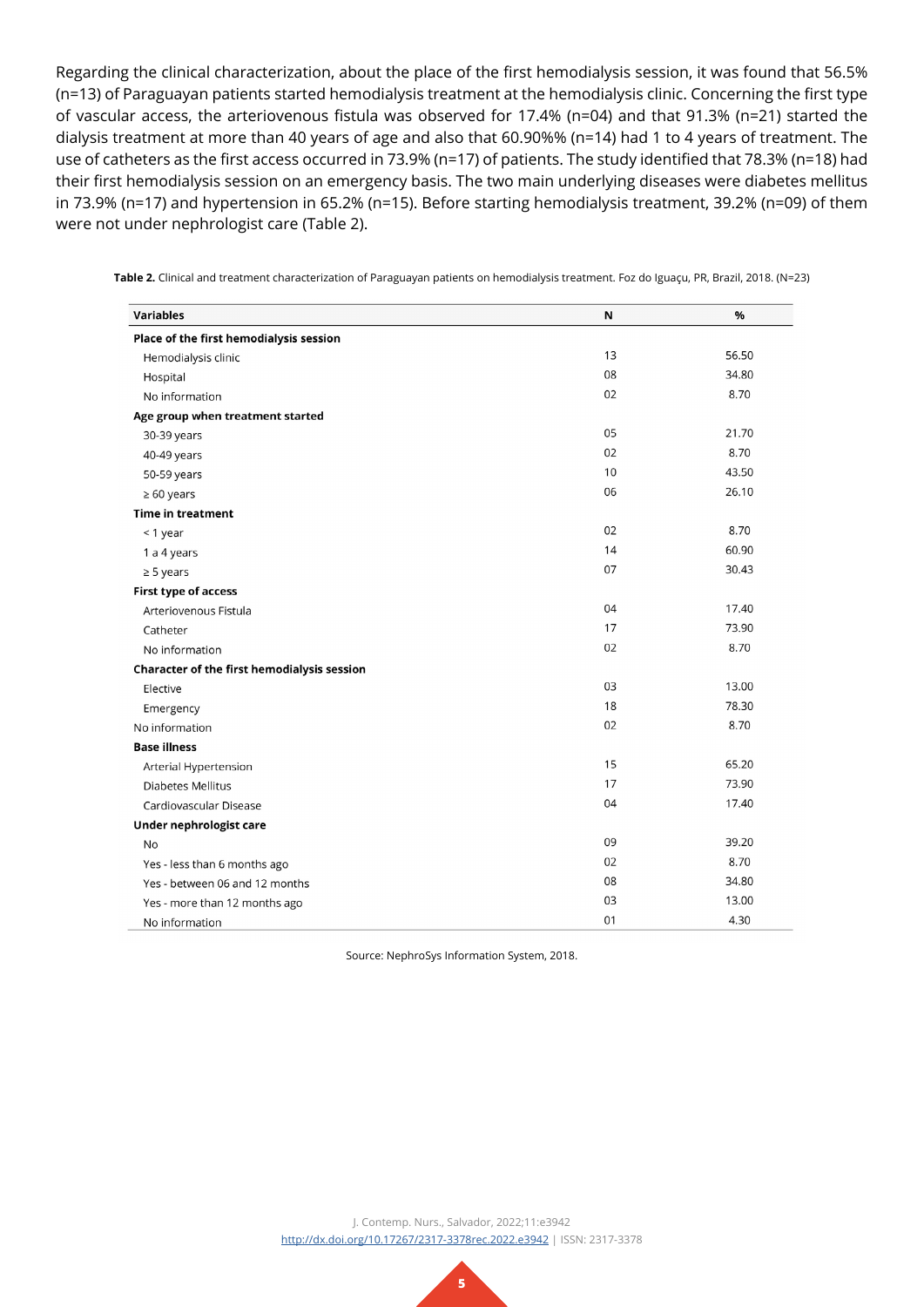## **Discussion**

The predominance of men over 40 years old, married, and low education among the surveyed subjects was also identified in other studies.<sup>[14-](#page-7-13)16</sup> There are different levels of risk for chronic diseases between men and women, considering that between genders, there are inequalities in working and living conditions that expose them to other factors, such as stress, chemical dependency (alcohol and tobacco), overweight, and high-fat food intake.[17](#page-8-0) It is important to highlight that most Paraguayans undergo dialysis treatment in another country, are married, and have children may interfere with these subjects' family dynamics and support since the treatment is long and distant from home.

The socioeconomic profile of patients on dialysis is little addressed in epidemiological studies of foreigners or migrants, being insufficiently studied the relationship between occupation, type of employment relationship, and kidney disease. There is also the problem of underreporting this information in medical records, making it difficult to analyze the social determinants of illness. Other studies<sup>5,9</sup> have also pointed out the lack of records of services provided to foreigners, making it challenging to define this population's profiles and estimate the demands closer to the social realities.

The documents required for care by the UHS, such as the UHS card, family card, proof of residence, and national identity document, are one of the main barriers faced by non-national border residents since they can be denied access or get it with lower quality than Brazilians. Such restriction has created a culture of fraudulent data on the residence, using false addresses or other resources to take advantage of UHS care, consequently hindering the real dimension of the demand of foreigners for UHS services in these municipalities.<sup>[5](#page-7-4),[9](#page-7-8)-10</sup> In addition, the absence of important information about workrelated variables or the transportation used to access the services makes it difficult to understand the social determinants of illness. Long distances traveled to health services reduce access and produce health effects such as delayed diagnosis and poor adherence to treatment. $\frac{5}{2}$  $\frac{5}{2}$  $\frac{5}{2}$ 

A significant percentage of Paraguayan patients with a treatment time of more than five years were identified, although most had a treatment time like other studies conducted in Brazil.<sup>17-[18](#page-8-1)</sup> However, it is observed that the beginning of treatment is late among them, besides verifying that the hemodialysis clinic was the most used place for the first dialysis session and that an important percentage of patients performed the first session in the hospital, corroborating the emergency character in the first type of session and the need to use a central catheter as an access route at the beginning of the treatment. These results suggest greater difficulty in access to health care among border residents in Paraguay.

According to the findings of this study and others, UHS was the main funder of dialysis treatment, ranging from 75.4% to 86.7%.<sup>15-[16,](#page-7-14)18</sup> It highlights the need for health systems with comprehensive care coordinated from primary care for early diagnosis and adequate monitoring of chronic diseases, as suggested by the Clinical Guidelines for the Care of CKD Patients (2014) $19$  and of the Referral Protocols from Primary Care to Specialized Care<sup>[20](#page-8-3)</sup> in which one of the prioritized specialties was nephrology.

However, for the study population, the fact that they face difficulties in access due to geographic distance and organizational barriers, the active search for and follow-up of patients in the international territory is practically unfeasible, given the low integration between the health services on both sides of the border pointed out in other studies.  $5.8 - 9$  $5.8 - 9$  $5.8 - 9$ 

Systemic arterial hypertension (SAH) and diabetes mellitus (DM) are highly prevalent among the underlying diseases in CKD patients, according to other studies[.15-](#page-7-15)[16](#page-7-14) Despite this, most patients in this study with SAH and DM did not have a conservative follow-up with a nephrologist. Subjects who belong to risk groups that predispose to CKD should have access to a comprehensive health approach from primary health care levels, performing diagnosis and monitoring in the early stages of the disease, and access specialists in medium and high complexity services when necessary.<sup>[21](#page-8-4)[-22](#page-8-5)</sup>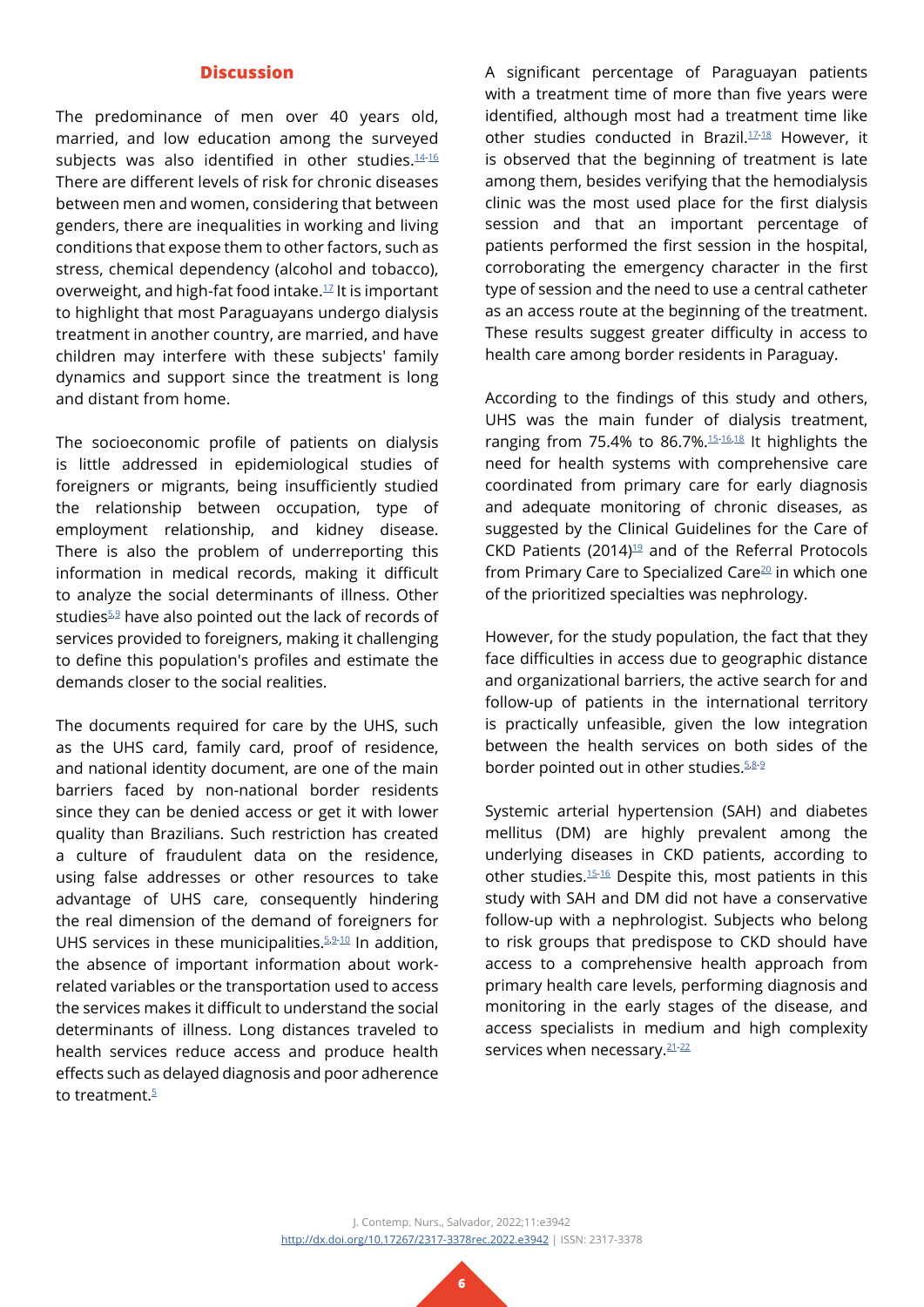One of the foundations of CKD treatment is an early referral to a nephrologist to reduce the need for RRT. Patients referred early for specialized follow-up have shorter hospital stays after starting dialysis therapy and lower lethality rates in the first year of RRT. In addition, they are less likely to need emergency dialysis, have better blood pressure control and less acute pulmonary edema, and lower treatment costs.<sup>[22](#page-8-5)</sup>

From the profile of Paraguayan patients undergoing dialysis treatment in an international border municipality, we propose to reflect on the importance of national health systems of universal and integral access. Besides manifesting themselves at an advanced stage when patients arrive at the services, the difficulties in accessing treatment on one side of the border impact the prognosis and the conditions for coping with the disease.

Studies that describe the profile of patients in advanced stages of chronic diseases, as in the case of dialysis treatment, can be useful in defining prevention programs at primary care levels and indicate the need for border countries to harmonize the legislation of their health systems in order to guarantee universal and integral supply of services to ensure the right to preventive actions and restorative health treatment for their citizens.

Submitting to leave the residence in one country, even temporarily, to obtain health care in another, in a moment of fragility, and facing uncertainties about access and continuity of treatment has an impact on the health of border residents. Therefore, it must be a concern not only to the patient and his family but to the managers and health professionals who formulate public policies and researchers to understand more deeply the differences in the profiles of chronic illness in this population. It is also noteworthy that in border regions between Brazil and other countries, there is a need for studies to identify initiatives and local-regional opportunities for integrative actions of services that minimize the asymmetries and inequities between health systems.

· Such considerations allow pointing out that in municipalities located in international border regions, the UHS has become an important health resource for foreigners who do not have a health system with universal access and comprehensive

care and can be configured as a unique experience motivating transformations in the health systems of neighboring countries. Furthermore, because of this profile, the availability of support services for family members and companions, such as support homes, is suggested, as these services are available only in some specific locations in Brazil, serving as a reference for smaller municipalities and other countries, in the case of international border regions.

Finally, it should be noted that, since this is a study with secondary data, the limits are related to the absence of important records, such as the occupation of the patients assisted, and other variables that may clarify aspects related to the difficulties and changes in the individual and family way of life when seeking health services in another country, pointing to the need for further studies for greater depth.

#### **Conclusion**

Through this research, it was possible to know the socio-demographic and clinical profile of patients of Paraguayan origin on hemodialysis treatment, high complexity service in nephrology in a city located in the international border region. These are mostly male patients, over 50 years old, living with a partner and children, and who had the UHS as a funder of the treatment. Regarding the clinical aspects, it was observed that most had been performing hemodialysis for two to five years, the first access occurred with the use of a catheter, and the first hemodialysis session was done on an emergency basis and presented diabetes and arterial hypertension as the main underlying diseases. A nephrologist did not accompany many of them. This situation can be explained by difficulties in access to Primary Care in the country of origin or even by low resoluteness in managing underlying diseases, which leads to late initiation and emergency character in a very advanced stage of CKD.

In this sense, we highlight the importance of strengthening and equalizing the principles and guidelines of the Primary Care network in border municipalities on both sides of the border to ensure universal access and resoluteness, avoiding further consequences for the population.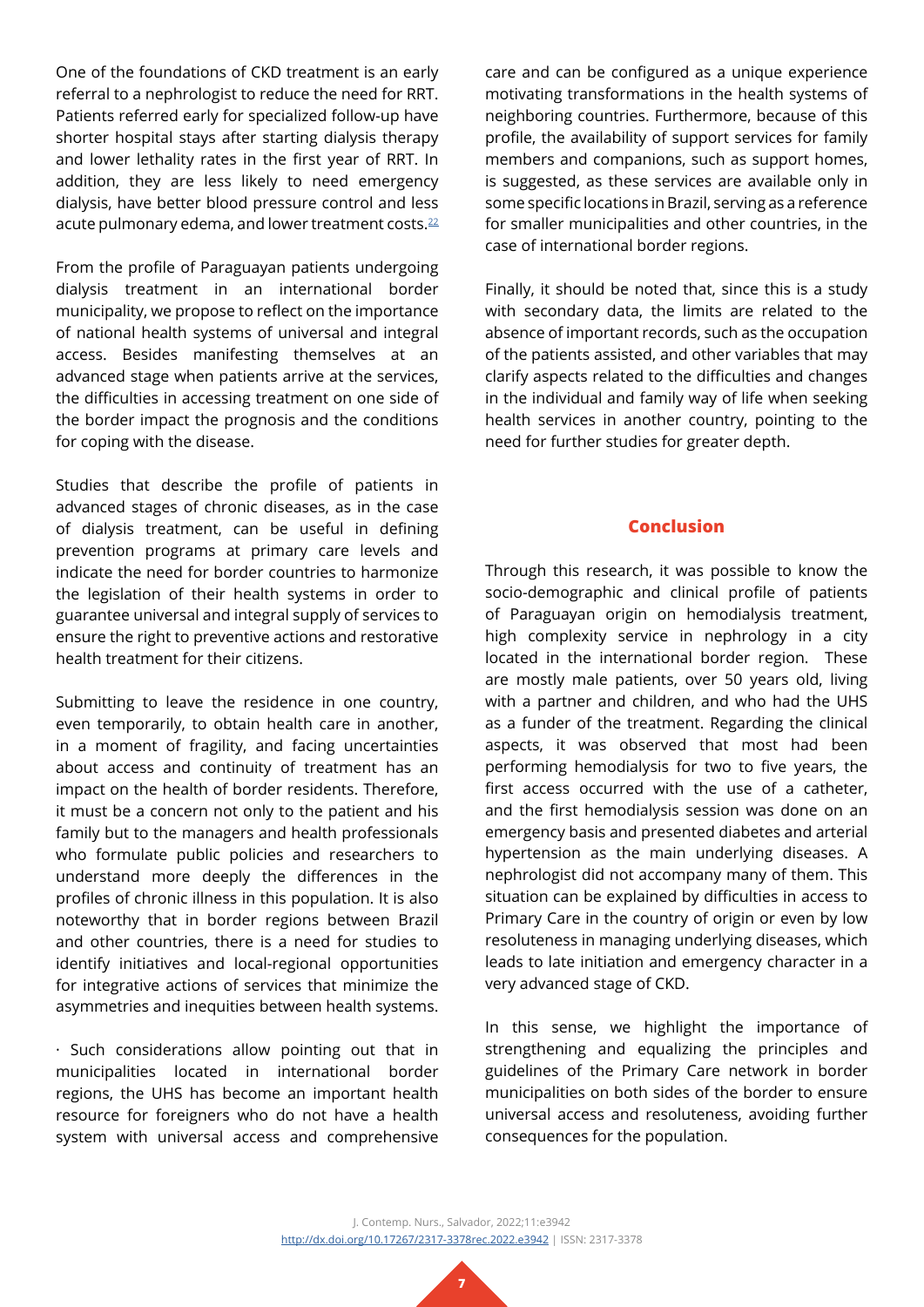#### **Authors' contributions**

Pereira E participated in the conception and design of the research, in the collection, analysis, and interpretation of data, statistical analysis, writing the manuscript, and critical revision of the manuscript as to important intellectual content. Carvalho M participated in the conception and design of the research, the analysis and interpretation of the data, the statistical analysis, the writing of the manuscript, and the critical revision of the manuscript for important intellectual content.

#### **Conflicts of interest**

No financial, legal, or political conflicts involving third parties (government, private companies, and foundations, etc.) have been declared for any aspect of the submitted work (including but not limited to grants and funding, advisory board participation, study design, manuscript preparation, statistical analysis, etc.).

#### **References**

<span id="page-7-0"></span>1. Pinho NA, Silva GV, Pierin AMG. Prevalence and factors associated with chronic kidney disease among hospitalized patients in a university hospital in the city of São Paulo, SP, Brazil. J. Bras. Nefrol. 2015;37(1):91-7. [http://dx.doi.org/10.5935/0101-](http://dx.doi.org/10.5935/0101-2800.20150013) [2800.20150013](http://dx.doi.org/10.5935/0101-2800.20150013)

<span id="page-7-1"></span>2. Draibe AS, organizador. Panorama da Doença Renal Crônica no Brasil e no mundo [Internet]. São Luís: Unasus/UFMA;2014. Available from: [https://ares.unasus.gov.br/acervo/handle/](https://ares.unasus.gov.br/acervo/handle/ARES/2028?show=full ) [ARES/2028?show=full](https://ares.unasus.gov.br/acervo/handle/ARES/2028?show=full ) 

<span id="page-7-2"></span>3. Souza EBC, Gemelli V. Território, região e fronteira: análise geográfica integrada da fronteira Brasil-Paraguai. Rev. Bras. Estudos Urbanos e Regionais. 2011;13(2):101-16. [https://doi.](https://doi.org/10.22296/2317-1529.2011v13n2p101) [org/10.22296/2317-1529.2011v13n2p101](https://doi.org/10.22296/2317-1529.2011v13n2p101)

<span id="page-7-3"></span>4. Lei Federal n. 13.445, de 24 de maio de 2017 (Brasil). Lei de Migração. Dispõe sobre os direitos e os deveres do migrante e do visitante, regula a sua entrada e estada no País e estabelece princípios e diretrizes para as políticas públicas para o emigrante [Internet]. Brasília, 24 maio 2017. Available from: [http://www.](http://www.planalto.gov.br/ccivil_03/_Ato2015-2018/2017/Lei/L13445.htm) [planalto.gov.br/ccivil\\_03/\\_Ato2015-2018/2017/Lei/L13445.htm](http://www.planalto.gov.br/ccivil_03/_Ato2015-2018/2017/Lei/L13445.htm)

<span id="page-7-4"></span>5. Zaslavsky R, Goulart BNG. Migração pendular e atenção à saúde na região de fronteira. Ciênc. saúde coletiva. 2017;22(12):3981-6. <https://doi.org/10.1590/1413-812320172212.03522016>

<span id="page-7-5"></span>6. Oliveira MAM, Loio JAM. Migração internacional pendular em fronteira: em busca de qualificações espaciais. Revista Videre. 2019;11(21):54-67. <https://doi.org/10.30612/videre.v11i21.9069>

<span id="page-7-6"></span>7. Decreto nº 7.508, de 28 de junho de 2011 (Brasil). Regulamenta a Lei nº 8.080, de 19 de setembro de 1990, para dispor sobre a organização do Sistema Único de Saúde (SUS), o planejamento da saúde, a assistência à saúde e a articulação interfederativa, e dá outras providências. Available from: [http://www.planalto.gov.br/](http://www.planalto.gov.br/ccivil_03/_Ato2011-2014/2011/Decreto/D7508.htm) [ccivil\\_03/\\_Ato2011-2014/2011/Decreto/D7508.htm](http://www.planalto.gov.br/ccivil_03/_Ato2011-2014/2011/Decreto/D7508.htm)

<span id="page-7-7"></span>8. Guerra K, Ventura M. Bioethics, immigration and health care: tensions and convergences on the human right to health in Brazil in the regional integration of the countries. Cad. saúde colet. 2017;25(1):123-9. [https://doi.org/10.1590/1414-](https://doi.org/10.1590/1414-462x201700010185) [462x201700010185](https://doi.org/10.1590/1414-462x201700010185)

<span id="page-7-8"></span>9. Aikes S, Rizzotto MLF. Regional integration of healthcare services in twin cities, Paraná State, Brazil. Cad. Saúde Pública. 2018;34(8):e00182117. [https://doi.org/10.1590/0102-](https://doi.org/10.1590/0102-311x00182117) [311x00182117](https://doi.org/10.1590/0102-311x00182117)

<span id="page-7-9"></span>10. Silva VR, Ugoski DR, Dravanz GMG. The Denial of Social Assistance Rights to Undocumented Transboundary People: challenges for twin towns. Textos Contextos [Internet]. 2017;16(1):231-43. Available from: [https://revistaseletronicas.](https://revistaseletronicas.pucrs.br/ojs/index.php/fass/article/view/27121) [pucrs.br/ojs/index.php/fass/article/view/27121](https://revistaseletronicas.pucrs.br/ojs/index.php/fass/article/view/27121)

<span id="page-7-10"></span>11. Albuquerque JLC. Limits and paradoxes of citizenship in borderlands: Assistance to the brasiguaios in the public health system in Foz do Iguaçu (Brasil). Geopolítica(s). 2012;3(2):185-205. Available from: [https://revistas.ucm.es/index.php/GEOP/article/](https://revistas.ucm.es/index.php/GEOP/article/viewFile/40040/40396) [viewFile/40040/40396](https://revistas.ucm.es/index.php/GEOP/article/viewFile/40040/40396)

<span id="page-7-11"></span>12. Agencia de Información Paraguaya. Analizarán situación de la nefrología en Paraguay en congreso médico [Internet]. Assunção: Ministerio de Tecnologías de la Información y Comunicación; 2015. Available from: [http://www.ip.gov.py/ip/?p=52195http://](http://www.ip.gov.py/ip/?p=52195http://www.ip.gov.py/ip/?p=52195) [www.ip.gov.py/ip/?p=52195](http://www.ip.gov.py/ip/?p=52195http://www.ip.gov.py/ip/?p=52195)

<span id="page-7-12"></span>13. Campos CEA, Freitas R, Brandão AL, Kastrup E. Cooperação Técnica entre Brasil e Paraguai para a implantação do Programa Saúde da Família no Paraguai [Internet]. Brasília: OPAS; 2013. Available from: [https://www.paho.org/bra/dmdocuments/](https://www.paho.org/bra/dmdocuments/BOASPRATICAS_ED6_web.pdf) [BOASPRATICAS\\_ED6\\_web.pdf](https://www.paho.org/bra/dmdocuments/BOASPRATICAS_ED6_web.pdf)

<span id="page-7-13"></span>14. Sesso RC, Lopes AA, Thomé FS, Lugon JR, Martins CT. Brazilian Chronic Dialysis Survey 2016. J. Bras. Nefrol. 2017;39(3):261-6. <http://dx.doi.org/10.5935/0101-2800.20170049>

<span id="page-7-15"></span>15. Freitas EB, Bassoli FA, Vanelli CP. Perfil Sociodemográfico de indivíduos portadores de doença renal crônica em tratamento dialítico: estudo descritivo. HU Rev [Internet]. 2014;39(1/2). Available from: [https://periodicos.ufjf.br/index.php/hurevista/](https://periodicos.ufjf.br/index.php/hurevista/article/view/2023) [article/view/2023](https://periodicos.ufjf.br/index.php/hurevista/article/view/2023)

<span id="page-7-14"></span>16. Oliveira CS, Silva EC, Ferreira LW, Skalinski LM. Profile of chronic renal patients on renal dialysis treatment. Rev Baiana de Enfermagem [Internet]. 2015;29(1):42-9. Available from: [https://portalseer.ufba.br/index.php/enfermagem/article/](https://portalseer.ufba.br/index.php/enfermagem/article/viewFile/12633/9541) [viewFile/12633/9541](https://portalseer.ufba.br/index.php/enfermagem/article/viewFile/12633/9541)